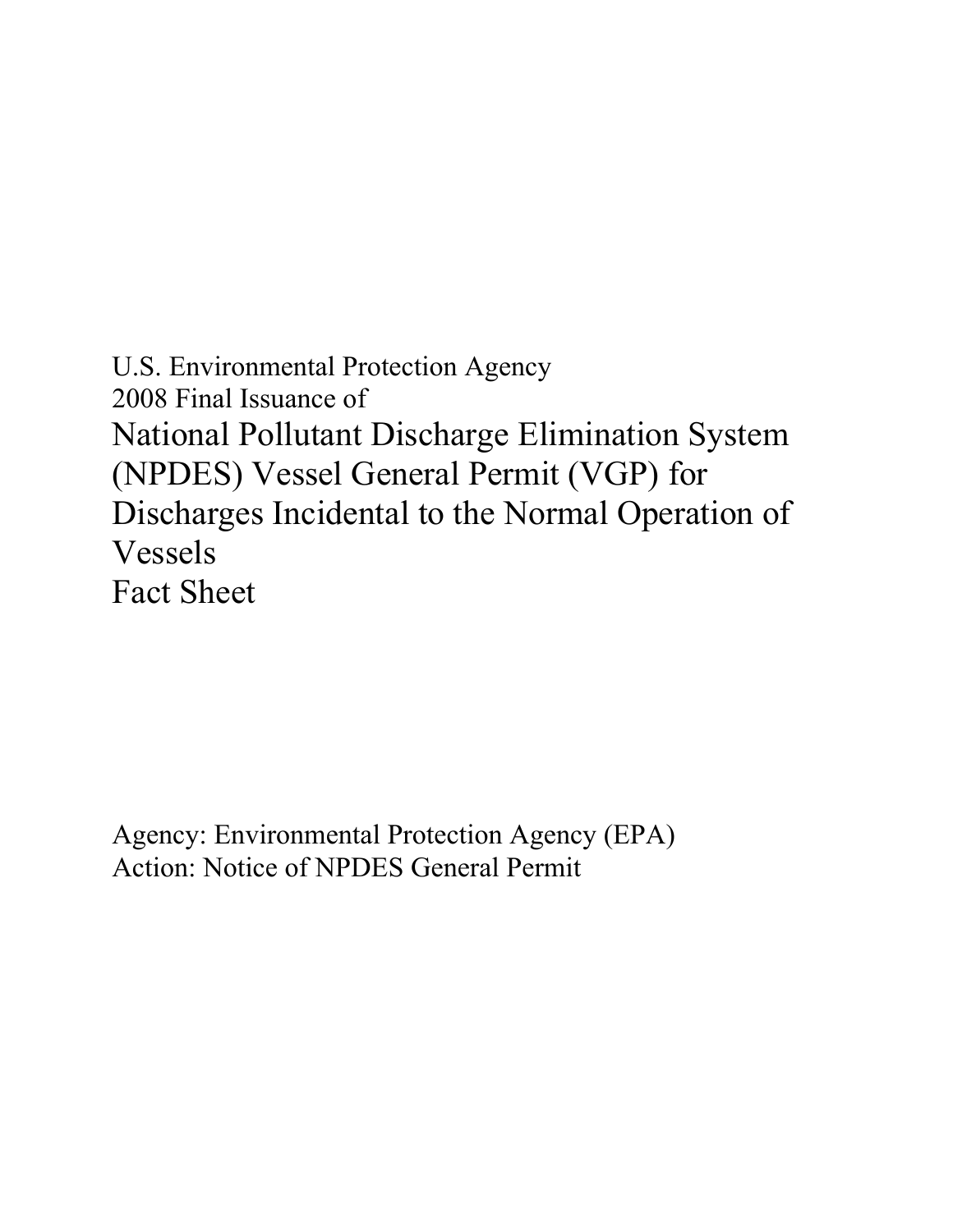# **4. EFFLUENT LIMITATIONS**

## **4.1 BACKGROUND**

The Clean Water Act (CWA) requires that all point source discharges must meet technology-based effluent limitations representing the applicable levels of technology-based control. Water quality-based effluent limitations (WQBELs) are required as necessary where the technology-based limitations are not sufficient to meet applicable water quality standards (WQS). See *P.U.D. No. 1 of Jefferson County et al. v. Washington Dept. of Ecology*, 511 U.S. 700, 704 (1994). Water quality-based requirements will be discussed in greater depth in Section 4.3. Both technology-based and water quality-based effluent limitations are implemented through NPDES permits containing such limitations issued to point sources. CWA sections 301(a) and (b).

### **4.1.1 The Clean Water Act Requires EPA to Develop Effluent Limitations that Represent the Following:**

### *4.1.1.1 Best Practicable Control Technology Currently Available (BPT)*

The CWA requires BPT effluent limitations for conventional, toxic, and non-conventional pollutants. Section 304(a)(4) designates the following as conventional pollutants: biochemical oxygen demand (BOD5), total suspended solids, fecal coliform, pH, and any additional pollutants defined by the Administrator as conventional. The Administrator designated oil and grease as an additional conventional pollutant on July 30, 1979. 40 CFR 401.16. EPA has identified 65 pollutants and classes of pollutants as toxic pollutants, of which 126 specific substances have been designated priority toxic pollutants. 40 CFR 401.15 and 40 CFR Part 423 Appendix A. All other pollutants are considered to be non-conventional.

In specifying BPT, under CWA section 301(b)(1)(A); 304(b)(1)(B); 40 CFR 125.3(d)(1), EPA looks at a number of factors. EPA first considers the total cost of applying the control technology in relation to the effluent reduction benefits. The Agency also considers the age of the equipment and facilities, the processes employed, and any required process changes, engineering aspects of the control technologies, non-water quality environmental impacts (including energy requirements), and such other factors as the EPA Administrator deems appropriate. Traditionally, EPA establishes BPT effluent limitations based on the average of the best performance of facilities within the industry of various ages, sizes, processes, or other common characteristics. Where existing performance is uniformly inadequate, BPT may reflect higher levels of control than currently in place in an industrial category if the Agency determines that the technology can be practically applied.

## *4.1.1.2 Best Conventional Pollutant Control Technology (BCT)*

The 1977 amendments to the CWA required EPA to identify effluent reduction levels for conventional pollutants associated with BCT for discharges from existing industrial point sources. CWA section 301(b)(2)(E); 304(b)(4)(B); 40 CFR 125.3(d)(2). In addition to considering the other factors specified in section 304(b)(4)(B) to establish BCT limitations, EPA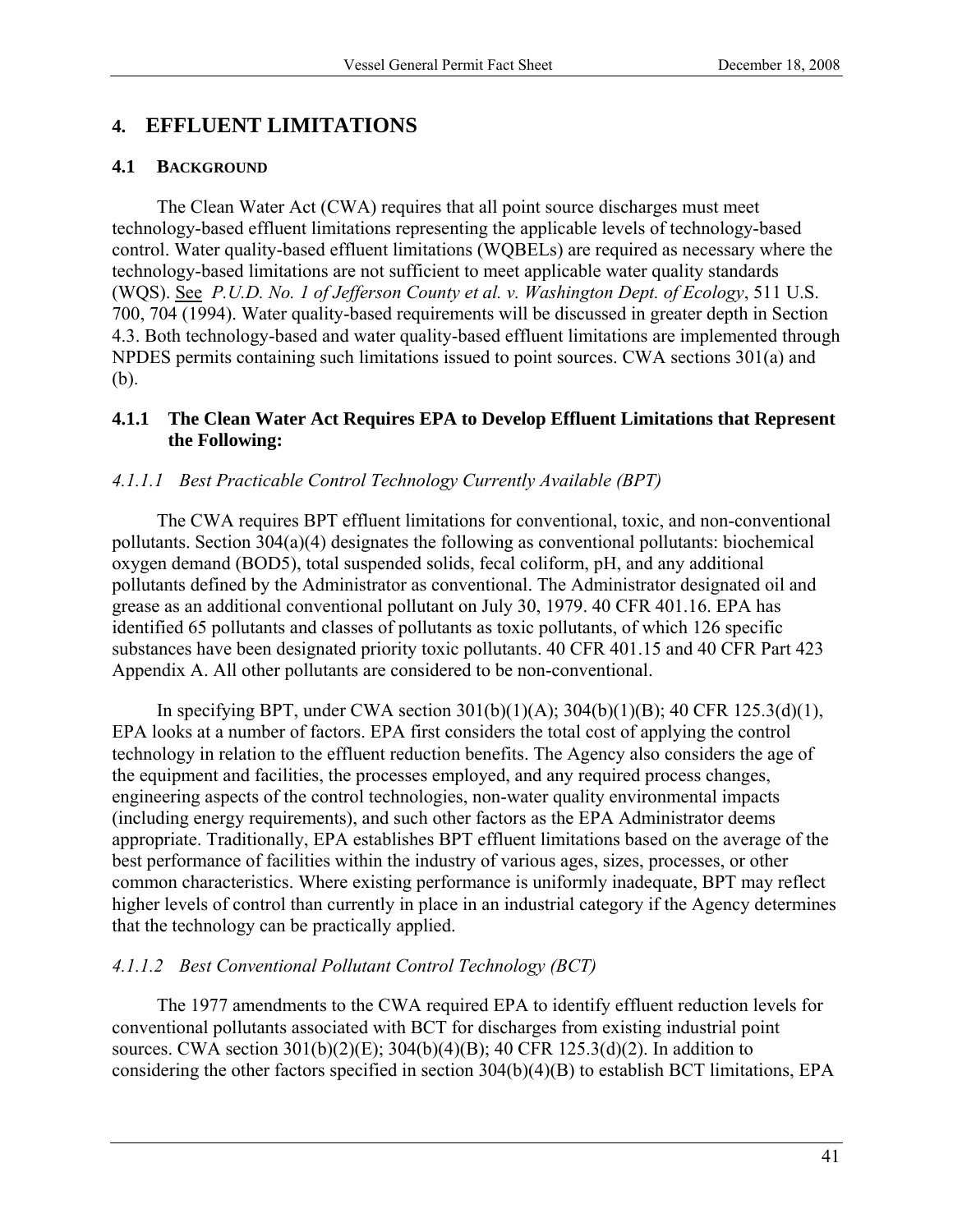also considers a two part "cost-reasonableness'' test. EPA explained its methodology for the development of BCT limitations in 1986. 51 FR 24974 (July 9, 1986).

### *4.1.1.3 Best Available Technology Economically Achievable (BAT)*

For toxic pollutants and non-conventional pollutants, EPA promulgates effluent limitations based on BAT. CWA section 301(b)(2)(A); 304(b)(2)(B); 40 CFR 125.3(d)(3). In establishing BAT, the technology must be technologically "available" and "economically achievable." The factors considered in assessing BAT include the cost of achieving BAT effluent reductions, the age of equipment and facilities involved, the process employed, potential process changes, nonwater quality environmental impacts, including energy requirements, and other such factors as the EPA Administrator deems appropriate. The Agency retains considerable discretion in assigning the weight accorded to these factors. BAT limitations may be based on effluent reductions attainable through changes in a facility's processes and operations. Where existing performance is uniformly inadequate, BAT may reflect a higher level of performance than is currently being achieved within a particular subcategory based on technology transferred from a different subcategory or category. BAT may be based upon process changes or internal controls, even when these technologies are not common industry practice.

This permit contains effluent limits that correspond to required levels of technology-based control (BPT, BCT, BAT) for various discharges under the CWA. Some effluent limits have been established by examining other existing laws and requirements. Where these laws already exist, it was deemed feasible for the operators to implement these practices as effluent limits in this permit. Because these are demonstrated practices, EPA has found that they are technologically available and economically practicable (BPT) or achievable (BAT). In some cases, such as with discharges of oils, including oily mixtures and graywater discharges from cruise ships (under certain circumstances), numeric effluent limits have been established.

#### **4.1.2 Numeric Limitations Are Infeasible**

1

Because of the nature of vessel discharges, it is not practicable to rely on numeric effluent limits to achieve these levels of control for the large majority discharge types until greater information is available. Constituents in properly controlled discharges may vary widely based upon vessel type, size, and activities occurring on board the vessel. In such situations, the CWA  $r_{\text{authorizes}}$  EPA to include non-numeric effluent limits in NPDES permits.<sup>[5](#page-2-0)</sup> 40 CFR 122.44(k)(3). The VGP includes such non-numeric effluent limits developed for discharges for which developing numeric effluent limits are infeasible to calculate at this time. Many of these non-numeric effluent limits require permittees to engage in specific behaviors or best management practices (BMPs).

For example, some permittees must conduct saltwater flushing to minimize the discharge of living organisms. Several other BMPs require vessels to "minimize" pollutant discharges. For purposes of this permit and consistent with the technology-based requirements of the CWA,

<span id="page-2-0"></span><sup>&</sup>lt;sup>5</sup> Refer to more detailed discussion below under "EPA's Authority To Include Non-Numeric Technology-Based Effluent Limits In NPDES Permits," "EPA's Decision To Include Non-Numeric Technology-Based Effluent Limits In This Permit" and 40 CFR 122.44(k)(3).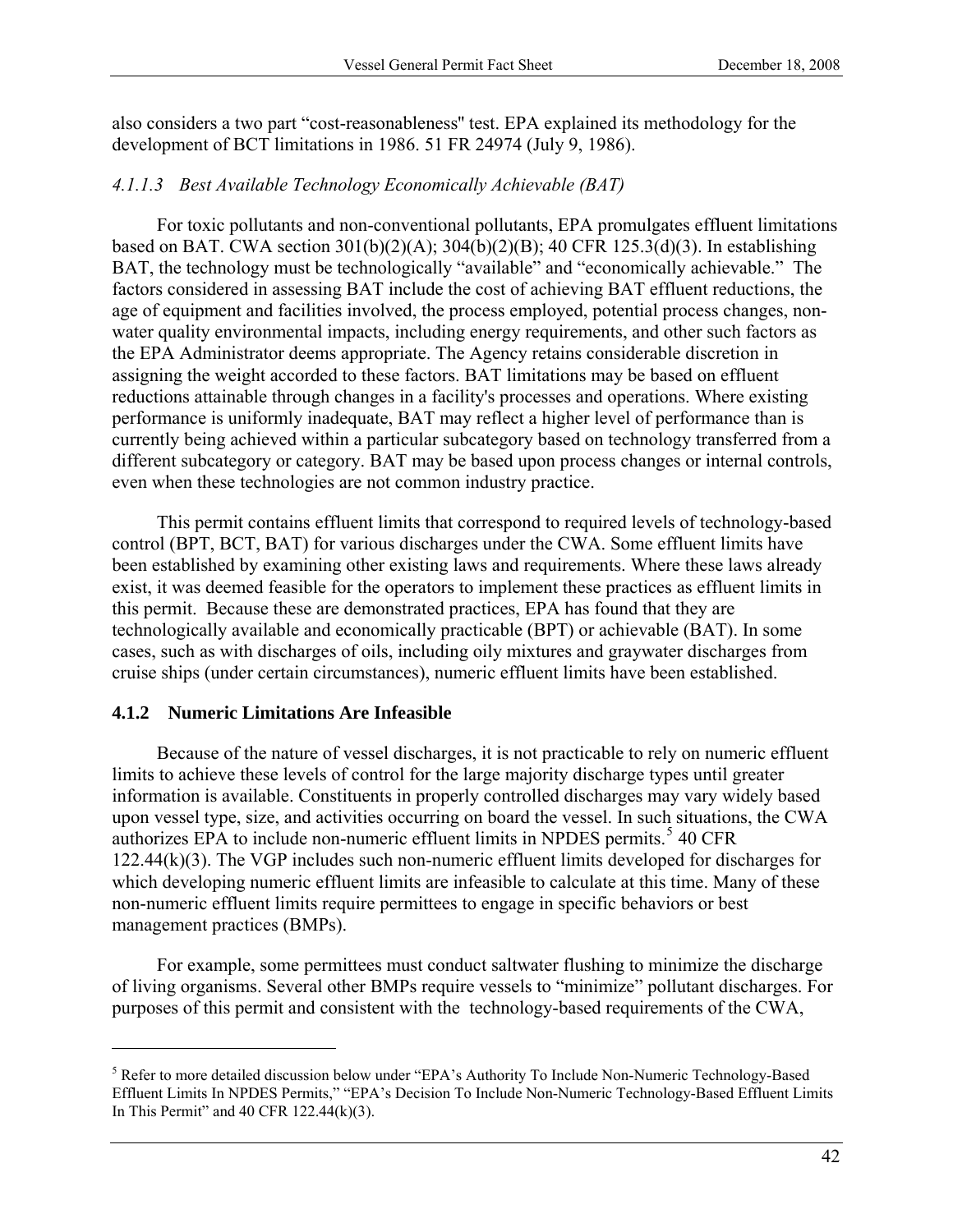EPA is clarifying that the term "minimize" means to reduce and/or eliminate to the extent achievable using control measures (including best management practices) that are technologically available and economically practicable and achievable in light of best marine practice.

This permit defines the term "minimize" in order to provide a reasonable approach by which EPA, permittees, and the public can determine/evaluate appropriate control measures for vessels to control specific discharges. EPA believes that for some vessel discharges, minimization of pollutants in those discharges can be achieved without using highly engineered, complex treatment systems. For other vessel discharges, highly engineered, complex, treatments systems that are reliable and approved for use on vessels are not currently available. The specific limits included in Part 2 of the permit emphasize effective pollution prevention controls, such as requiring phosphorus free soap, storing chemicals in protected areas of the vessel, and minimizing production of graywater in port. In other cases, they require more complex behavioral practices such as saltwater flushing or ballast water exchange. In yet other cases, more advanced treatment may be necessary, such as that needed to meet water quality-based effluent limits.

### **4.2 TECHNOLOGY-BASED EFFLUENT LIMITS**

EPA has determined that the technology-based numeric and non-numeric effluent limits in this permit, taken as a whole, constitute the first level of control (BPT for all pollutants) and the second level of control (BAT for toxic and non-conventional pollutants and/or BCT for conventional pollutants) for discharges from vessels. For all of the discharges in this permit, the technology-based limits are based on best professional judgment, as authorized under CWA section 402(a)(1) and 40 CFR 125.3.

#### **4.2.1 Types of Technology-Based Effluent Limits**

As stated above, the CWA establishes two levels of technology-based controls. The first level of control, "best practicable control technology currently available," or "BPT" applies to all pollutants. CWA section 304(b)(1)(B); 33 U.S.C. 1314(b)(1)(B). BPT represents the initial stage of pollutant discharge reduction, designed to bring all sources in an industrial category up to the level of the average of the best source in that category. See *EPA v. National Crushed Stone Association*, 449 U.S. 64, 75-76 (1980). In the second level of control, all point sources are required to meet effluent limitations based on "best conventional pollutant control technology," or "BCT" CWA section 304(b)(4)(B); 33 U.S.C. 1314(b)(4)(B) or "best available technology economically achievable," or "BAT" CWA section  $301(b)(2)(A)$ ;  $33 U.S.C. 1311(b)(2)(A)$ , depending on the types of pollutants discharged. BCT applies to conventional pollutants, listed at 40 CFR 401.16 (biological oxygen demand (BOD), pH, fecal coliform, TSS, and oil and grease). BAT applies to toxic and non-conventional pollutants. Technology-based limits are to be applied throughout industry without regard to receiving water quality. *Appalachian Power Co. v. EPA*, 671 F.2d 801 (4th Cir. 1982).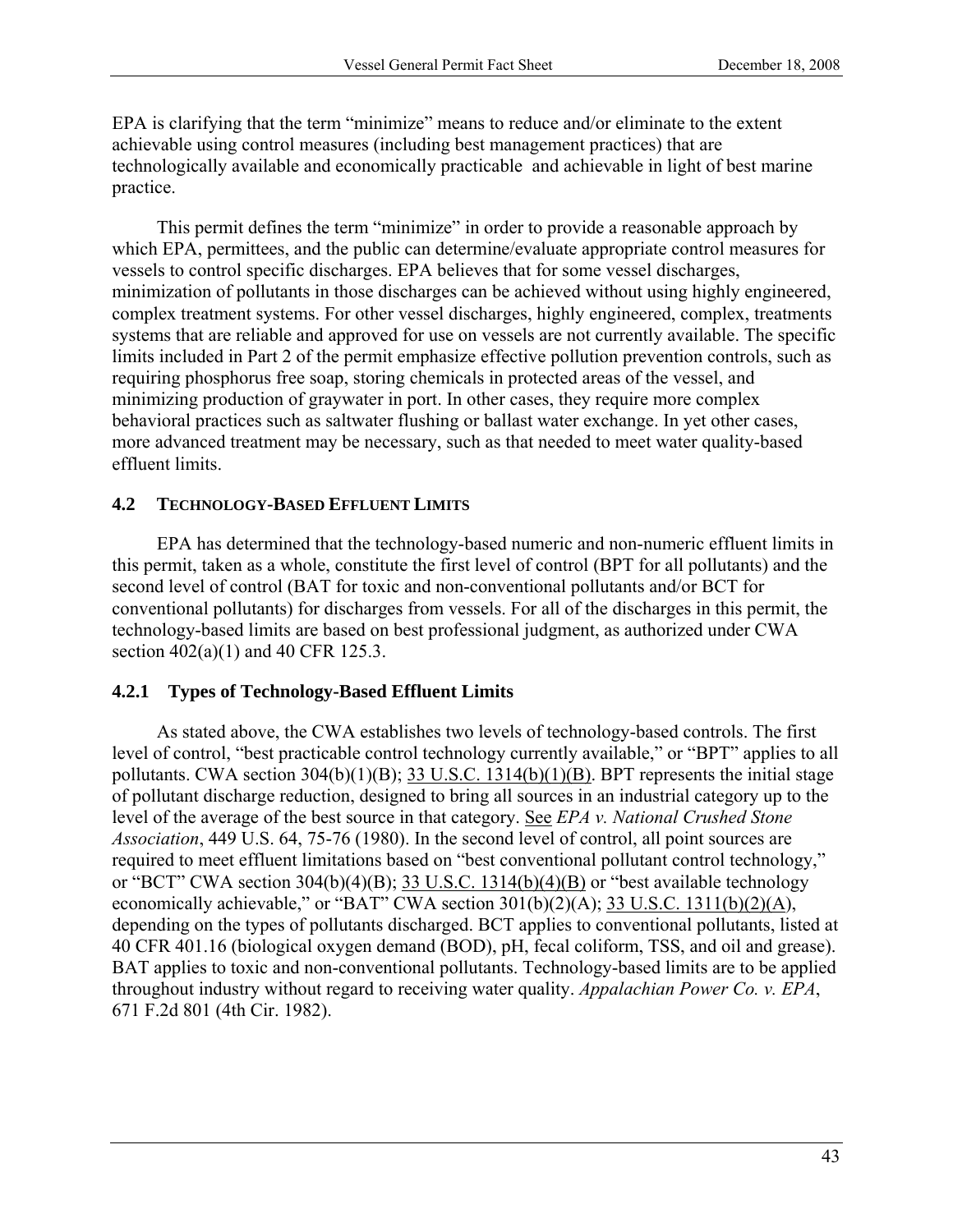#### **4.2.2 Inclusion of Non-Numeric Technology-Based Limits in NPDES Permits**

NPDES permits are required to contain technology-based limitations. CWA sections 301(b)(1)(A)(BPT); 301(b)(2)(A)(BAT), 301(b)(2)(E) (BCT); 40 CFR 122.44(a)(1). Technology-based limits in the permit represent the BPT (for conventional, toxic, and nonconventional pollutants), BCT (for conventional pollutants), and BAT (for toxic and nonconventional pollutants) level of control for the applicable pollutants. Where EPA has not promulgated ELGs for an industry, or if an operator is discharging a pollutant not covered by the effluent guideline, permit limitations may be based on the best professional judgment (BPJ, sometimes also referred to as best engineering judgment) of the permit writer. 33 U.S.C. 1342(a)(1); 40 CFR 125.3. See *Student Public Interest Group v. Fritzsche, Dodge & Olcott*, 759 F.2d 1131, 1134 (3d Cir. 1985); *American Petroleum Inst. v. EPA*, 787 F.2d 965, 971 (5th Cir. 1986). For this general permit, all of the technology-based limits are based on BPJ decisionmaking because no ELGs apply.

Most of the BPJ limits in the permit are in the form of non-numeric control measures, commonly referred to as best management practices (BMPs). Non-numeric limits are employed under limited circumstances, as described in 40 CFR 122.44(k). As far back as 1977, courts have recognized that there are circumstances when numerical effluent limitations are infeasible and have held that EPA may issue permits with conditions (e.g., BMPs) designed to reduce the level of effluent discharges to acceptable levels. *Natural Res. Def. Council, Inc. v. Costle*, 568 F.2d 1369 (D.C. Cir.1977).

Through the Agency's NPDES permit regulations, EPA interpreted the CWA to allow BMPs to take the place of numeric effluent limitations under certain circumstances. 40 CFR §122.44(k), entitled "Establishing limitations, standards, and other permit conditions (applicable to State NPDES programs ...)," provides that permits may include BMPs to control or abate the discharge of pollutants when: (1) "[a]uthorized under section 304(e) of the CWA for the control of toxic pollutants and hazardous substances from ancillary industrial activities"; (2) "[a]uthorized under section  $402(p)$  of the CWA for the control of stormwater discharges"; (3) "[n]umeric effluent limitations are infeasible"; or (4) "[t]he practices are reasonably necessary to achieve effluent limitations and standards or to carry out the purposes and intent of the CWA." 40 CFR 122.44(k).

And, as recently as 2006, courts have held that the CWA does not require the EPA to set numeric limits where such limits are infeasible. *Citizens Coal Council v. EPA*, 447 F.3d 879, 895-96 (6th Cir. 2006). The Sixth Circuit cited to *Waterkeeper Alliance, Inc. v. EPA*, 399 F.3d 486, 502 (2d Cir. 2005), stating "site-specific BMPs are effluent limitations under the CWA."

Additionally, the Sixth Circuit cited to *Natural Res. Def. Council, Inc. v. EPA*, 673 F.2d 400, 403 (D.C. Cir.1982), noting that "section 502(11) defines 'effluent limitation' as '*any* restriction' on the amounts of pollutants discharged, not just a numerical restriction."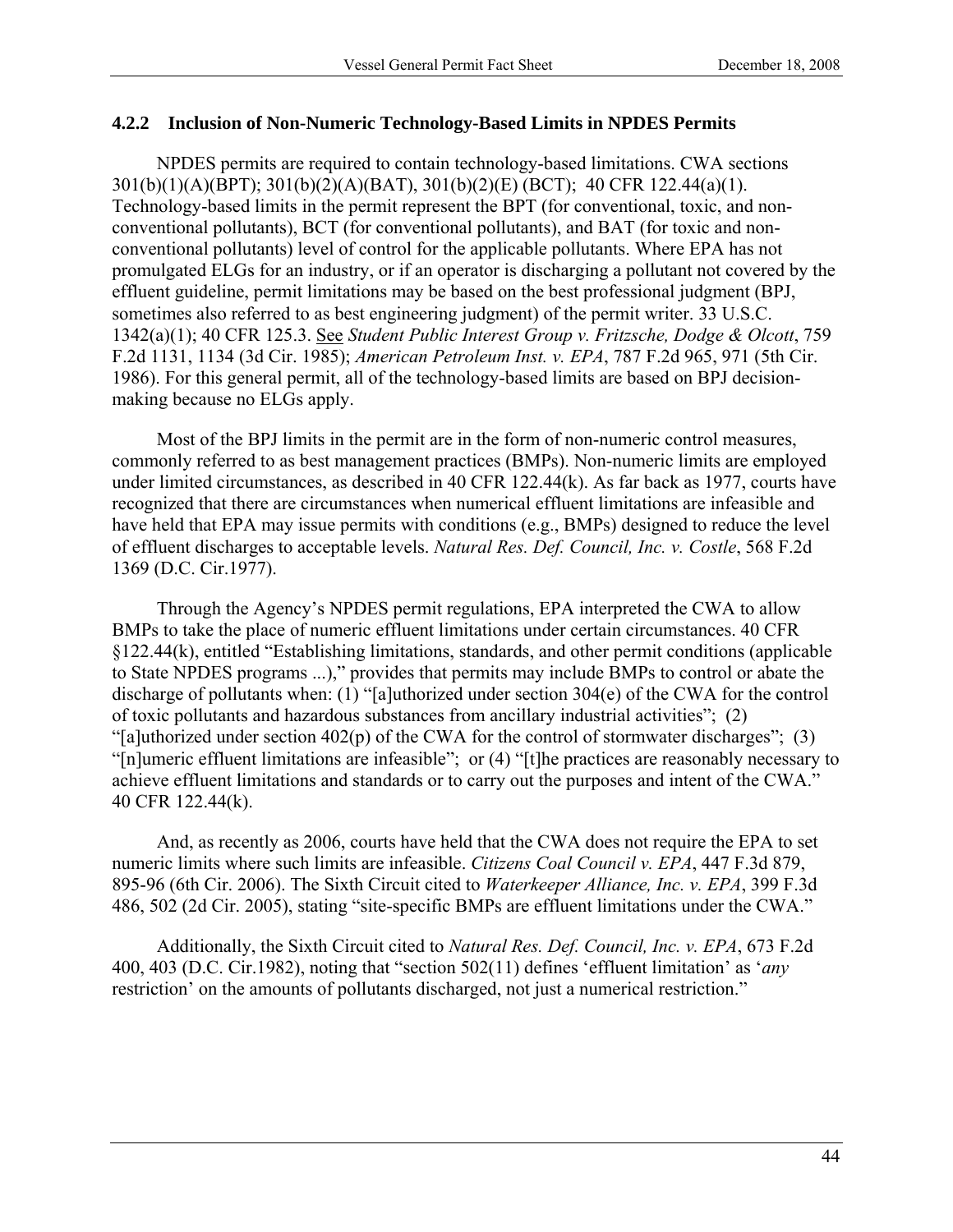### **4.2.3 EPA's Decision to Include Non-Numeric Technology-Based Effluent Limits in This Permit and Rationale for Why the Limits Represent the Appropriate (BPT, BCT or BAT) Level of Control**

#### Non-numeric limits

With the exception of graywater and pool and spa discharges from cruise ships, oily discharges, including oily mixtures, and residual biocide limits from vessels utilizing experimental ballast water treatment systems, numeric effluent limitations are not feasible to calculate for vessel discharges in this permit iteration. EPA may develop numeric effluent limits for certain discharge types for the next permit iteration, if applicable. Vessels vary widely by type and/or class, size, and activity. Furthermore, most vessel designs are unique, onboard space is highly limited, and information on the characteristics of all discharges from these vessels is limited. Hence, vessels can discharge a wide variety of waste streams, whose volume will vary dependent upon seas, cargo carried, and age of the vessel. Additionally, vessel operators cannot install equipment onboard their vessels until that equipment has been approved by the Coast Guard and, in some cases, their class societies. Hence, EPA could not require experimental equipment or technologies in development that would conflict with the requirements of these organizations without fully understanding the implications of these requirements.

These factors create a situation where, at this time, it is generally not feasible for EPA to calculate numeric effluent limitations to effectively regulate vessel discharges, with the limited exceptions noted above (graywater and pool and spa water discharges from cruise ships, some oil discharges, including oily mixtures for vessels, and residual biocide limits). EPA is able to calculate numeric effluent limits for these groups because extensive research has been conducted and effective pollution control technologies are widely commercially available. For other nonnumeric effluent limits, such as standards for ballast water exchange, the variability of the effectiveness of the exchange, combined with the impossibility of being able to successfully predict invasions, have prevented EPA from establishing numeric limits expressed as the number of living organisms in the discharge. Instead, vessel owner/operators must exchange a specified volume of water which should increase the effectiveness of the exchange. In other cases, such as establishing ballast water living organism discharge limits where standards have been proposed by other entities, EPA could not identify technologies that are available as of December 19, 2008, using a BAT approach to meet those limits (see section 4.4.3.5 for more detailed discussion). Therefore, in light of these considerations, EPA has determined that it is not feasible for the Agency to calculate numeric, technology-based limits for most of the discharges covered under this permit, and, based on the authority of 40 CFR 122.44(k)(3), has chosen to adopt nonnumeric effluent limits.

#### Rationale for finding that the limits in this permit represent the BPT, BCT or BAT level of control

The BAT/BCT/BPT non-numeric effluent limits in this permit are expressed as:

• Specific pollution prevention practices for minimizing or eliminating the pollutants or constituent of concern in the discharge.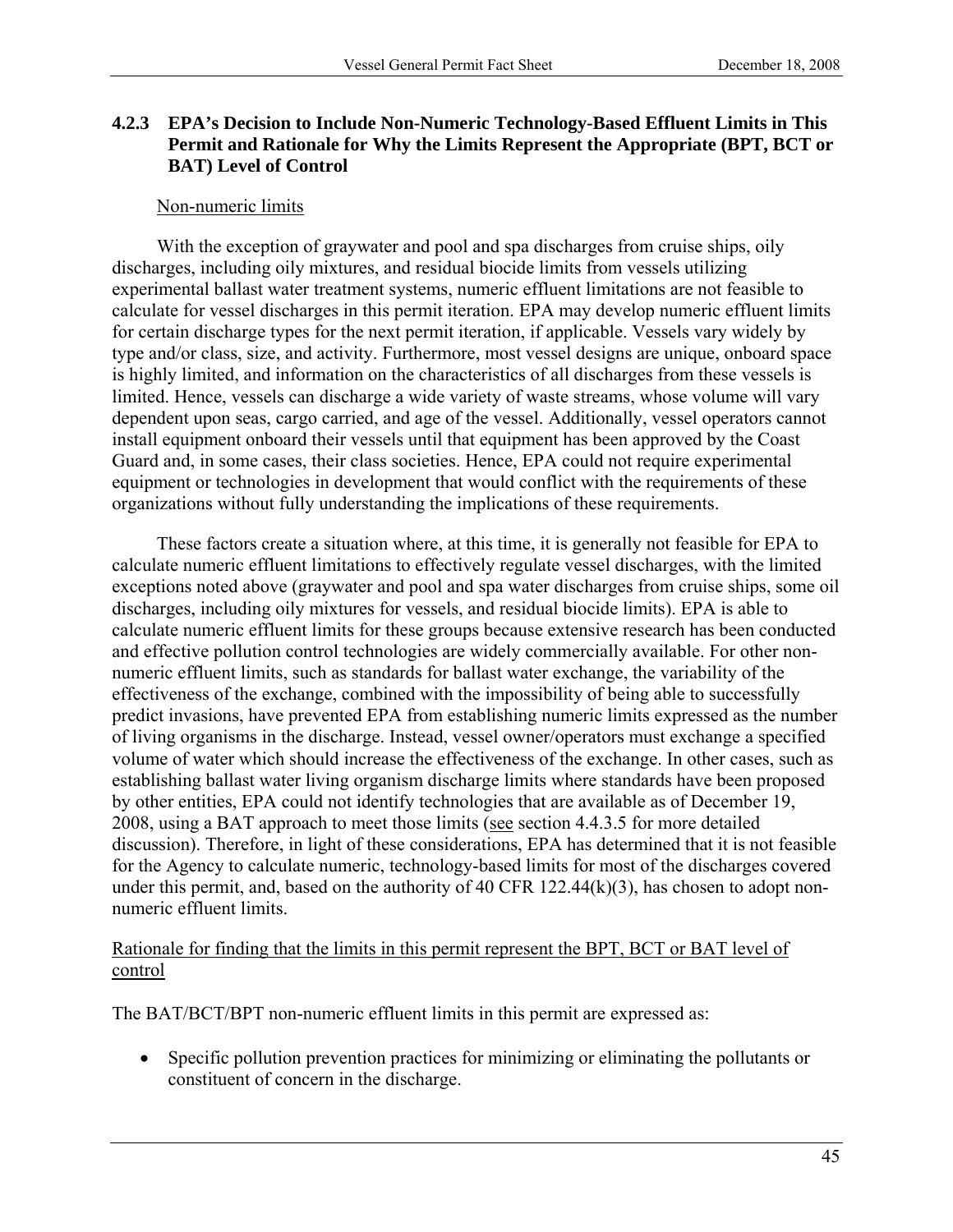- Specific behavioral practices for minimizing or eliminating the pollutants or constituent of concern in the discharge.
- Narrative requirements to minimize pollutants or constituents of concern in discharges or the discharges themselves $<sup>6</sup>$  $<sup>6</sup>$  $<sup>6</sup>$ </sup>
- Limiting or eliminating discharges at certain times for discharge types that can be limited or eliminated for short periods due to technology available on board the vessel and the vessel design (i.e. if the vessel can hold the discharge type for limited periods or reduce production of the effluent).

In the context of this general permit, EPA has determined these non-numeric effluent limits represent the best practicable technology (BPT) for all pollutants, the best conventional pollutant control technology for conventional pollutants (BCT) and the best available technology economically achievable (BAT) for toxic and non-conventional pollutants. EPA has determined that the combination of pollution prevention approaches and structural management practices described above are the most environmentally sound way to control the discharge of pollutants from vessels.

#### Requirements are technologically available

 $\overline{a}$ 

EPA has found that the requirements of this permit represent the appropriate level of control representing BPT, BCT, and BAT. For example, many class societies require that vessels have coamings or drip pans underneath machinery as a way to keep oil from entering the bilge, being discharged to surrounding waters, or creating hazardous conditions on the vessel deck. The majority of vessels already have these available measures in place to eliminate the discharge of oil from their vessels and many frequently clean oil from the drip pans if present. Hence, EPA believes this requirement represents BPT and this permit requires that all vessels follow this common sense approach if feasible. As an example of an effluent limit that meets BPT and BAT standards, EPA is requiring vessel operators to comply with additional ballast water management requirements such as mandatory saltwater flushing for vessels with empty ballast water tanks (see section 4.4.3.2 of this fact sheet for additional discussion). These requirements are available because of the U.S. Coast Guard's voluntary policy for such vessels and the Saint Lawrence Seaway Corporation's mandatory requirements for vessels entering through the Seaway (33 CFR Part 401.30), and many U.S.-bound vessels with empty ballast tanks already perform saltwater flushing. Furthermore, because reliable treatment technology is not yet currently available for removing residual living organisms in empty ballast water tanks under the BAT standard, saltwater flushing represents BAT since it is the best approach currently available for these vessels under this standard.

EPA has found that it is technologically possible to prohibit discharges in certain waters, and therefore such a limit is technologically available. However, it is not possible to prohibit these discharge categories under all circumstances. EPA decided which discharge types to prohibit in certain waters based on the environmental impacts of discharges and technical information as to whether vessels had the capacity to hold certain discharge types. These sources of information included technical experts and publications cited in this fact sheet including US

<span id="page-6-0"></span><sup>&</sup>lt;sup>6</sup> These types of effluent limits allow owner/operators to use control measures appropriate for their vessels to meet those limits.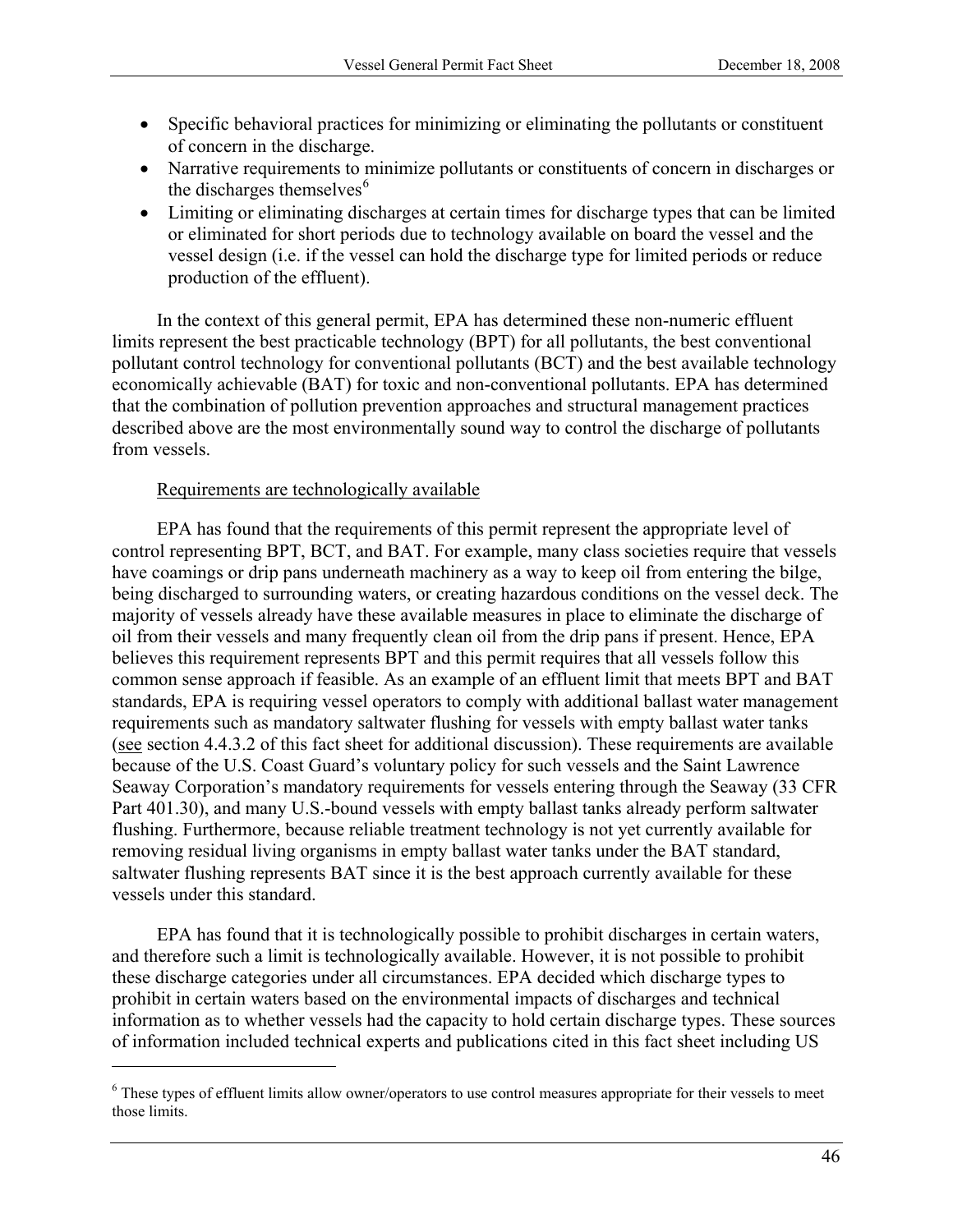EPA 1999, Alaska Department of Environmental Conservation (ADEC) and Science Advisory Panel 2002, Lamb 2004, and US EPA 2007.

As an example, some vessels such as cruise ships have the ability to hold graywater for a time from hours to days. Likewise, large vessels can retain treated Bilgewater on board in the bilge for prolonged periods; however, it must periodically be discharged or emptied. Yet another example is the discharge of AFFF for maintenance purposes. Vessel owner/operators may elect where they conduct the maintenance, thereby limiting where they will discharge. Since vessels are mobile and can move from water to water, EPA has determined that vessels have the technology to limit their discharges in select waters. Therefore, under the authority to consider "other factors the Administrator deems appropriate," EPA has determined that the requirement to limit discharges to specific waters is technologically available. However, as mentioned, EPA finds that it is not technologically available to limit all discharge types in certain waters. For instance, in the case of deck runoff, vessel operators have little control as to when water may runoff from the deck into surrounding waters without potentially creating major safety concerns. Hence, EPA is not prohibiting the discharge of certain discharge types into waters of greater concern where methods to do so are not technologically available.

#### Requirements meet the BPT and BAT economic tests set forth in the CWA

There are different economic considerations under BPT, BCT and BAT. EPA finds that the limits in this permit meet the BPT and BAT economic tests. Because the types of controls under consideration minimize toxic, nonconventional, and conventional pollutants, conventional pollutants are controlled by the same practices that control toxic and nonconventional pollutants. Hence, EPA is evaluating effluent limits using a BPT and a BAT standard, but since conventional pollutants will also be adequately controlled by these same effluent limits for which EPA applied the BPT and BAT tests, EPA has determined that it is not necessary to conduct BCT economic tests.

Under BPT, EPA has determined that the requirements of this permit are economically practicable. To make this determination, EPA has considered the reasonableness of the relationship between the costs of application of technology in relation to the effluent reduction benefit derived. CWA section  $301(b)(1)(B)$ ; 40 CFR  $125.3(d)(1)$ . EPA has examined the cost of these requirements and found that the average annual cost per domestic vessel ranged from an average of approximately \$125 using low end assumptions to \$359 using high end assumptions. At the same time, EPA expects the permit requirements to reduce the risk of invasive species spread, to minimize production of effluent in high quality waters, to reduce nutrient loading, and to minimize the risk of other constituents entering vessel waste streams.

EPA has determined that the requirements of this permit are economically achievable. In determining "economic achievability" under BAT, EPA has considered whether the costs of the controls can reasonably be borne by the industry. EPA typically evaluates "closures," whereby the costs of requirements are evaluated to see whether they would cause a facility to go out of business. EPA has assessed the costs of the requirements in this permit and finds that this permit will result in no "closures" in that the costs of the rule are small compared to all operating costs. EPA has assessed the costs of the requirements and finds that except in rare cases, the cost of implementing this permit is estimated to be below 1% of the total operating costs of almost all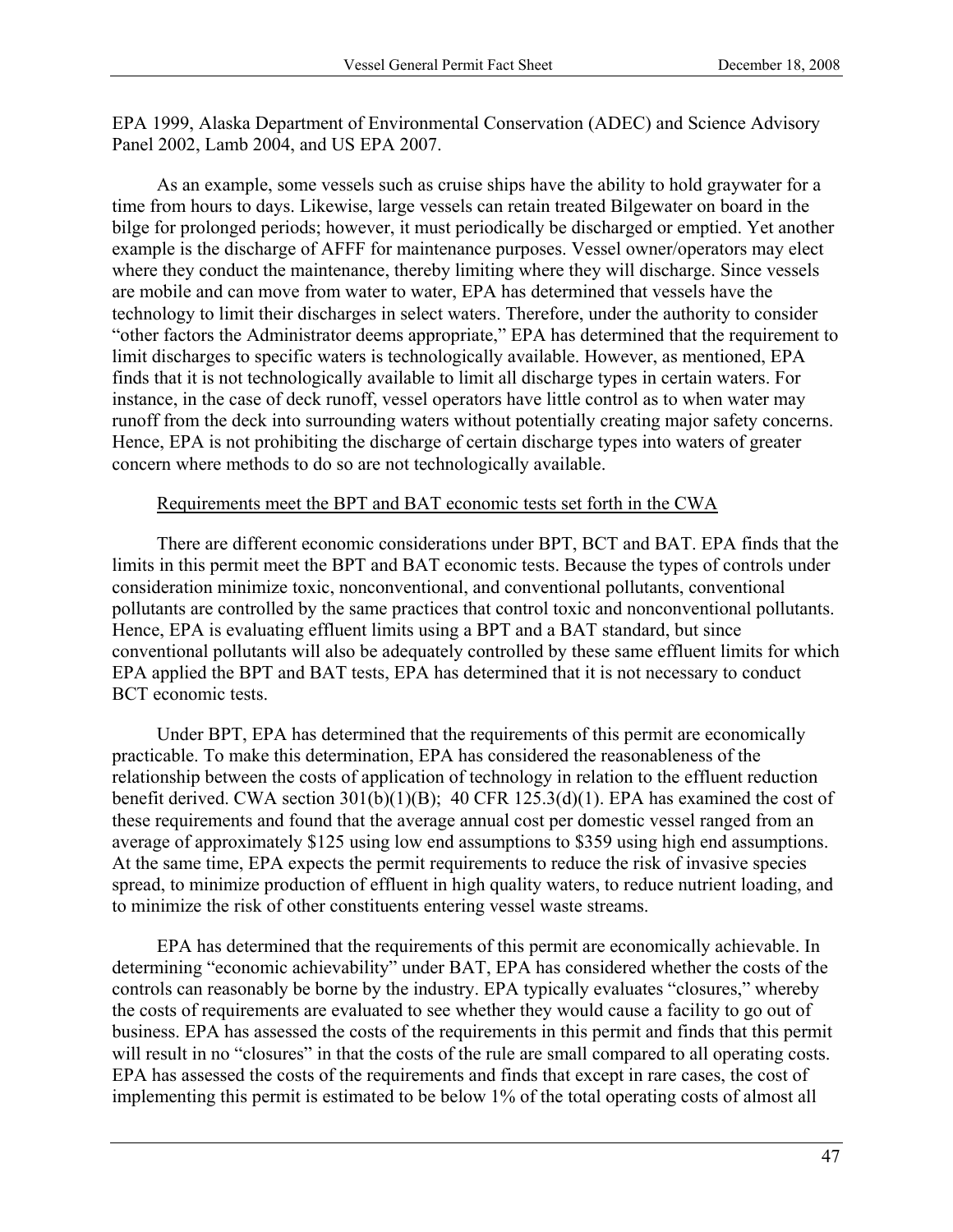entities for any given year. The total domestic flagged vessel universe that would be affected by this permit includes approximately 61,000 vessels. Including the ballast water and other discharge requirements, the economic impact analysis indicates that the best management practices in this permit would cost between \$ 6.7 million and \$16.7 million annually. Including paperwork requirements, the permit is estimated to cost between \$7.7 and \$21.9 million dollars annually for domestic vessels. Including estimates of ballast water costs for foreign vessels, the permit is expected to cost between \$8.9 and \$23.0 million dollars annually. Depending upon sector (vessel type), median costs per firm range from \$1 to \$795 in the low end assumptions and from \$5 to \$1,967 in the high end assumptions (excluding median values from commercial fishing vessels which are expected to be  $\$0$ ). Costs for the 95<sup>th</sup> percentile range from  $\$7$  for the Deep Sea Coastal and Great Lakes Passenger Vessels to \$20,355 for marine cargo handling under low end cost estimates and from \$88 to \$35,190 for the same vessel classes for high end cost estimates (see table 7.1 of the economic assessment cost estimates across vessel classes). EPA applied a cost-to-revenue test which calculates annualized pre-tax compliance cost as a percentage of total revenues and used a threshold of 1 and 3 % to identify entities that would be significantly impacted as a result of this Permit. The total number of entities expected to exceed a 1% cost ratio ranges from 213 under low cost assumptions to 308 under high cost assumptions. Of this universe, the total number of entities expected to exceed a 3 % cost ratio ranges from 55 under low cost assumptions to 73 under high cost assumptions. Based on this analysis, EPA concludes that the BAT limits in this permit are unlikely to result in a substantial economic impact on all businesses, and, in particular, small businesses. Hence, EPA interprets this analysis to indicate that the BAT limits are economically achievable. The economic analysis is available on EPA's webpage at [www.epa.gov/npdes/v](http://www.epa.gov/npdes/)essels and in the docket for this permit.

Additionally, the discharge location limitation is economically practical and achievable, since discharging in one location versus another will add no or little additional cost. The only potential costs are an increase in fuel consumption from carrying additional volumes of effluent rather than discharging the effluent immediately when generated. EPA expects these incremental costs associated with this permit to be negligible. EPA's information in the record does indicate, however, that it is possible and economically practicable and achievable to minimize graywater and some additional discharges in waters federally protected wholly or in part for conservation purposes. Therefore, under EPA's authority to consider "other factors the Administrator deems appropriate," it is reasonable to focus the limitations on certain discharge types that would have the most environmental significance. In addition, this restriction is alternatively and independently based on EPA's authority under CWA section 403(c).

#### Requirements have acceptable non-water quality environmental impacts

In addition, EPA has considered the non-water quality environmental impacts, including energy impacts, of the controls required under this permit and finds that they are acceptable. EPA anticipates that the requirements of this permit may result in marginal increase in fuel usage for vessels that must conduct ballast water exchange or saltwater flushing, must treat graywater to standards in Part 5 of the permit, or must limit the discharge location of certain waste streams and transport them into a different receiving water or hold them for discharge onshore. Additionally, owner/operators of vessels may generate more sludge or other waste that may need to be disposed of properly onshore. EPA expects that most permit requirements will result in few